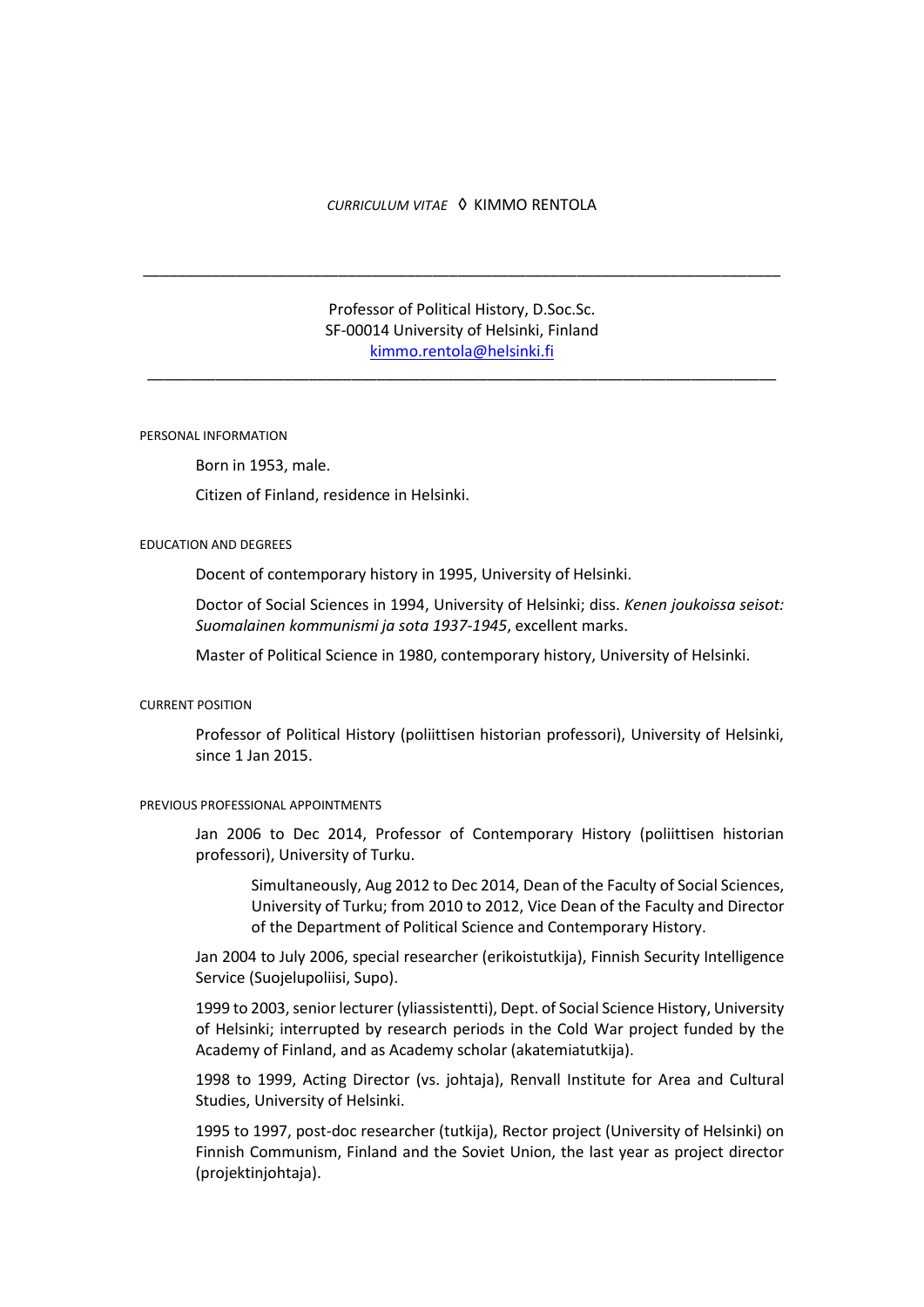1994 child care at home.

1990 to 1993, research on Finnish Communism in the World War II, financed from private and public funds, working in Moscow and in Helsinki; some months as a standin assistant for contemporary history, University of Helsinki.

1986 to 1989, historian (historiankirjoittaja) for a small industrial town, Karkkila.

1984 to 1986, book translations for Otava Publishers; free lance journalism.

1983 to 1984, editor, Otava Publishing House.

1982 to 1983, scholarship of Italian Foreign Ministry, research in Milan, Fondazione Giangiacomo Feltrinelli.

During and after student years: translations, journalism, research and teaching assistant, military service.

#### MAJOR RESEARCH FUNDING AND ACADEMIC LEADERSHIP

Consortium director, REIMAG, Reimagining Futures in the European North at the End of the Cold War, funded by the Academy of Finland for 2013-17, 1.05m€, divided between Universities of Turku, Helsinki and Tampere.

Member of direction, NORCENCOWAR, Nordic and Central European Cold War History Project, funded by NOS-H, led by Prof. Poul Villaume (Copenhagen).

Member of direction, NORCOM, Nordic Communism History Project, funded by NOS-H, led by Prof. Åsmund Egge (Oslo).

Director, research project funded by Kone Foundation on the interaction between Europe, Turkey and the Middle East.

Member of direction, Finnish-Russian research project on intelligence and security during the Second World War, funded by Finnish Cultural Foundation, led by Prof. Timo Vihavainen (Helsinki) and Academician Andrei Sakharov (RAN, Moscow).

Leading applicant and member of direction, Academy of Finland Project on Cold War History, led by Prof. Seppo Hentilä (Helsinki).

Applicant and then director, Helsinki University Rector Project on Finnish Communism, first led by Prof. Osmo Jussila.

Smaller research and project grants from Finnish Academy of Sciences and Letters, Finnish Cultural Foundation, Finnish-Swedish Cultural Foundation and others.

# MAJOR TEACHING DUTIES

Yearly graduate and post-graduate seminars; supervisor for several doctoral and master students in Turku since 2006 and in Helsinki since 2015.

Yearly planning of the study programs.

Lectures, yearly a full special series on the basis of own research. Four times Lecturer of the year award of the Turku students' club, once Lecturer of the year of the faculty students' association.

#### SCHOLARLY AWARDS AND HONOURS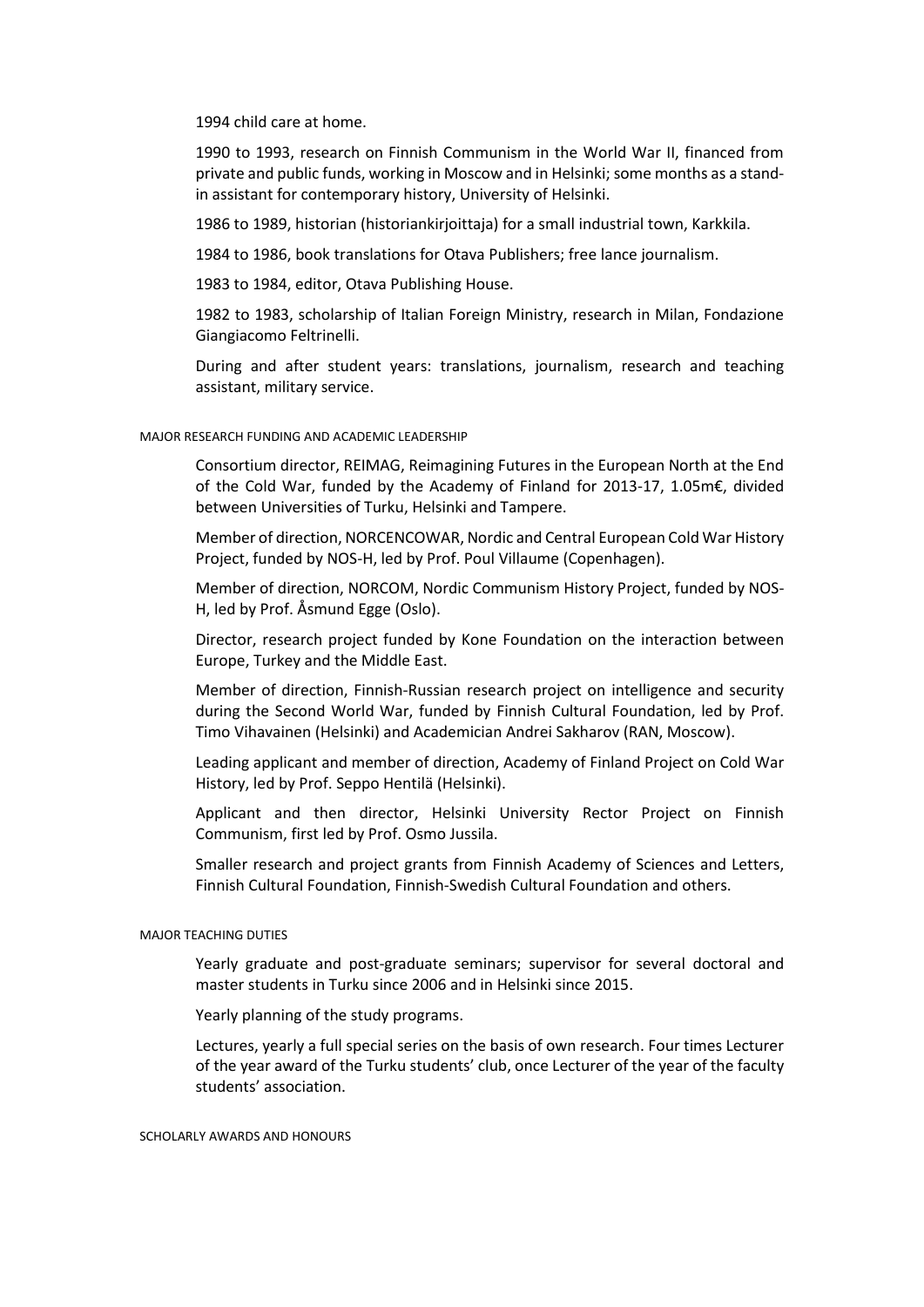For the 2005 book: the Academic Book of the Year Award (Vuoden tiedekirja), selected by the Federation of Finnish Learned Societies (Tieteellisten seurain valtuuskunta) and the Finnish Association for Scholarly Publishing (Suomen tiedekustantajien liitto).

For the 1994 book: the Yrjö Koskinen Prize for the best history book of the year awarded by the Society of Friends of History (Historian ystäväin liitto).

For the 1994 book: the Urho Kekkonen Prize for excellent research in international relations, awarded by the Foundation of Foreign Policy Reseach (Ulkopolitiikan tutkimuksen säätiö).

### ADDITIONAL SCHOLARLY ACTIVITIES

Expert for professor appointments: General History (University of Jyväskylä); Finnish History, particularly Social History (University of Tampere); Russian History and Politics (University of Joensuu); Russian History (University of Helsinki). Expert for several docent appointments in Finnish universities.

Member of the expert committee for dissertation, Universities of Copenhagen and Oslo, and numerous similar theses assessments for Finnish universities.

Expert (twice) to assess Academy of Finland funding applications; similar expert for Finnish Cultural Foundation, Kone Foundation and for various smaller ones.

Member of the Finnish Academy of Sciences and Letters (Suomalainen Tiedeakatemia) since 2009. Scholar member of the Historical Society of Finland; member of the general board of the society 2010-13; member of its Russian board.

Member of the editorial board of the leading Finnish journal of the field, *Historiallinen Aikakauskirja*, 2001-05*.*

Referee for *International History Review, Contemporary European History, Cold War History, Journal of Cold War Studies, Scandinavian Journal of History*, *Historisk tidskrift*  (Stockholm), *JfGOE* (München) and the two historical journals in Finland, as for scholarly publishing houses, SKS, SHS, SLS and SKHS.

#### ADVISOR AND EXPERT DUTIES

Since 2015, member of the Foreign Ministry of Finland committee for history.

Advisor for the Foreign Ministries of Finland and Russia for a documentary publication, with scholars from the Institute of General History, Russian Academy of Sciences.

Advisor for the Finnish National Archives project on Russian microfilms.

National defence courses, organized by the General Staff, 2010.

Advisor for the media, publishing houses, film companies, documentary productions, newspapers, magazines.

# LINGUISTIC SKILLS

Native Finnish. Swedish "good" in State exam in 1980 and now better; English excellent (several translated books); Italian good (two translated books); German and Russian fair (ability to archival research); some French and Spanish.